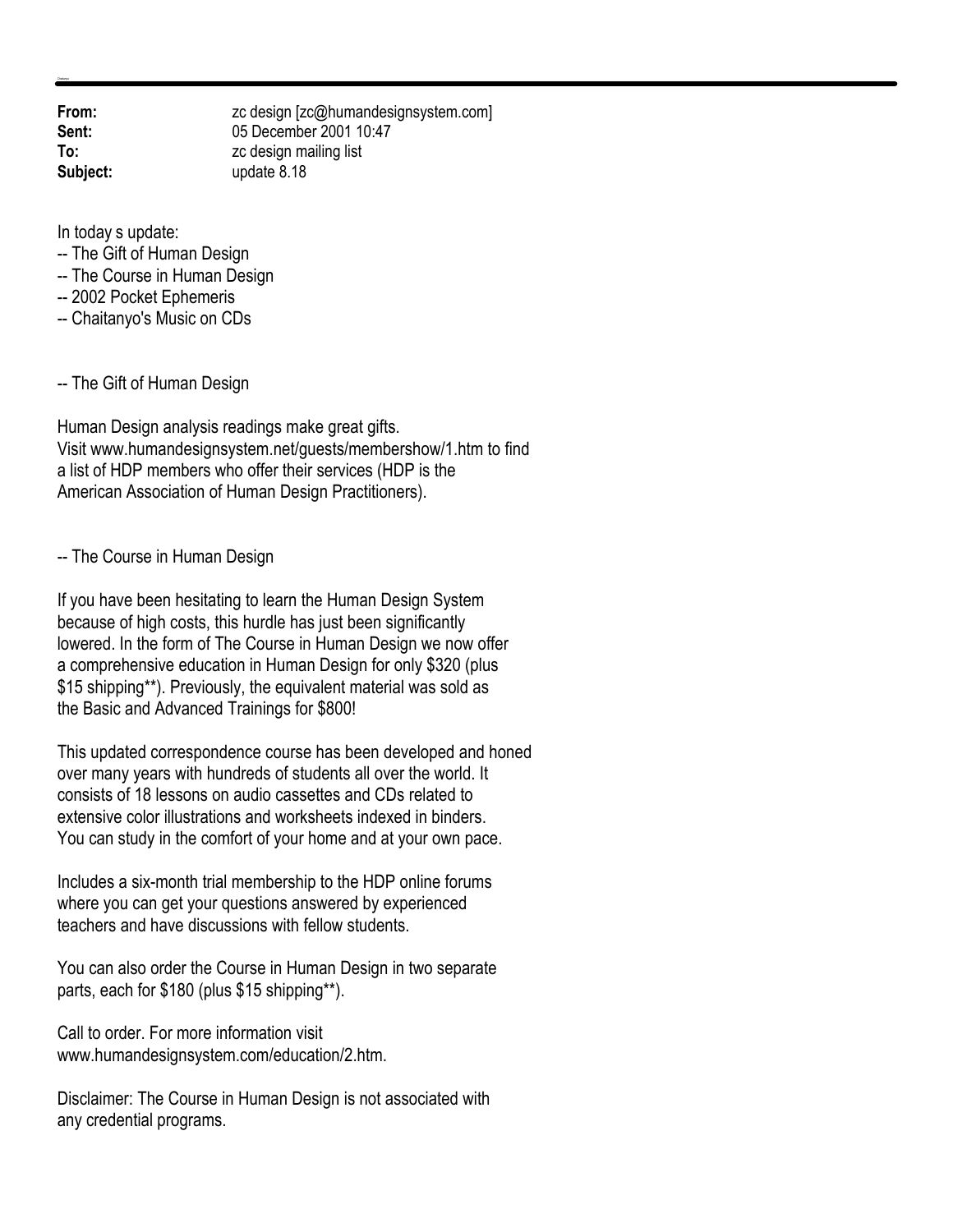## -- The 2002 Pocket Ephemeris

Have you already updated your ephemeris to be ready for the coming year? The 2002 Pocket Ephemeris is available for just \$10 (plus \$1.50 shipping\*\*).

-- Chaitanyo's Music on CDs

Chaitanyo's music has previously been available on two audio cassettes. Now it is re-released on CD!

All of my life there has been music in my head. Gorgeous, lush, ecstatic music. It must be the music of the gods.

For a long time I just listened, enjoying the gift, but was unable to share with anyone. Then, on my birthday in 1984, I discovered synthesizers and knew that these instruments would one day allow me to transmit my joy.

Since then I have attempted to express what I hear. To this day, I only manage approximations, far cries from the descending beauty, but the best I can do. Some of the bliss must be making its way into the compositions though, since early on people asked me for recordings.

Waves, published in 1990, contains my early experiments, from 1984 to 1990. OhZone followed in 1996, chronicling the evolution from 1990 to 1996.

I'm still working and playing to come closer to transmit those divine tunes. I hope to have another CD ready soon." Chaitanyo

\$15 each (plus \$2.50 shipping by 1st class mail)

(Please note that these are CD-Rs. Older CD players and some DVD players may not be able to play CD-Rs.)

- \*\* shipping \$4 for orders up to \$40, except for Pocket Ephemeris and charts \$1.50/each
- \*\* 10% for orders from \$40 to \$150
- \*\* orders above \$150 usually only \$15
- \*\* international shipping extra, insurance extra
- \*\* NM residents add 6.3% tax

To order call 505 758-2909 or email mailto:zc@humandesignsystem.com or visit www.shop.humandesignsystem.com

zc design PO Box 195 Taos NM 87571 USA 505 758-2909 (voice) 505 758-3925 (fax)